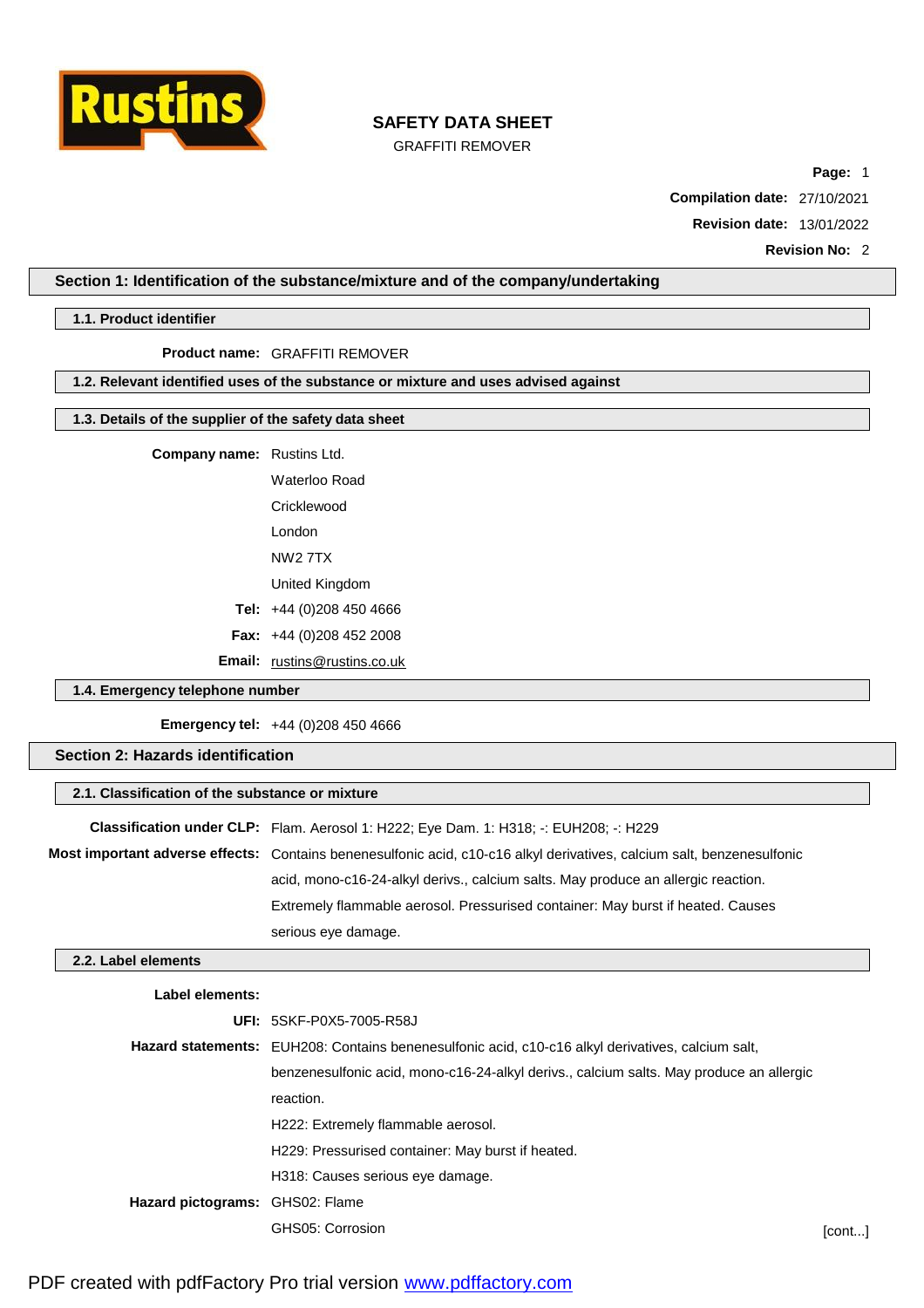#### GRAFFITI REMOVER

**Page:** 2



**Signal words:** Danger **Precautionary statements:** P210: Keep away from heat, hot surfaces, sparks, open flames and other ignition sources. No smoking. P211: Do not spray on an open flame or other ignition source. P251: Do not pierce or burn, even after use. P280: Wear protective gloves/protective clothing/eye protection/face protection. P305+P351+P338: IF IN EYES: Rinse cautiously with water for several minutes. Remove contact lenses, if present and easy to do. Continue rinsing. P410+P412: Protect from sunlight. Do not expose to temperatures exceeding 50 °C/122 °F. **2.3. Other hazards**

**PBT:** This product is not identified as a PBT/vPvB substance.

## **Section 3: Composition/information on ingredients**

#### **3.2. Mixtures**

#### **Hazardous ingredients:**

DIOXOLANE

| <b>EINECS</b> | CAS      | / WEL<br>PBT | <b>CLP Classification</b>                         | Percent |
|---------------|----------|--------------|---------------------------------------------------|---------|
|               | 646-06-0 |              | <sup>1</sup> Flam. Liq. 2: H225; Eye Dam. 1: H318 | 10-30%  |

## **METHANOL**

| 200-659-6                                                      | 67-56-1    |                                                              | Flam. Liq. 2: H225; Acute Tox. 3: H331;<br>Acute Tox. 3: H311; Acute Tox. 3: H301;<br>STOT SE 1: H370 |       |
|----------------------------------------------------------------|------------|--------------------------------------------------------------|-------------------------------------------------------------------------------------------------------|-------|
|                                                                |            | BENENESULFONIC ACID, C10-C16 ALKYL DERIVATIVES, CALCIUM SALT |                                                                                                       |       |
|                                                                | 68584-23-6 |                                                              | <b>Skin Sens. 1: H317</b>                                                                             | $1\%$ |
| BENZENESULFONIC ACID, MONO-C16-24-ALKYL DERIVS., CALCIUM SALTS |            |                                                              |                                                                                                       |       |

## - 70024-69-0 - Skin Sens. 1B: H317 <1%

## **Section 4: First aid measures**

## **4.1. Description of first aid measures**

| <b>Skin contact:</b> Remove all contaminated clothes and footwear immediately unless stuck to skin. Wash |
|----------------------------------------------------------------------------------------------------------|
| immediately with plenty of soap and water.                                                               |
|                                                                                                          |

- **Eye contact:** Bathe the eye with running water for 15 minutes. Transfer to hospital for specialist examination.
	- **Ingestion:** Wash out mouth with water. Do not induce vomiting. If conscious, give half a litre of water to drink immediately. Consult a doctor.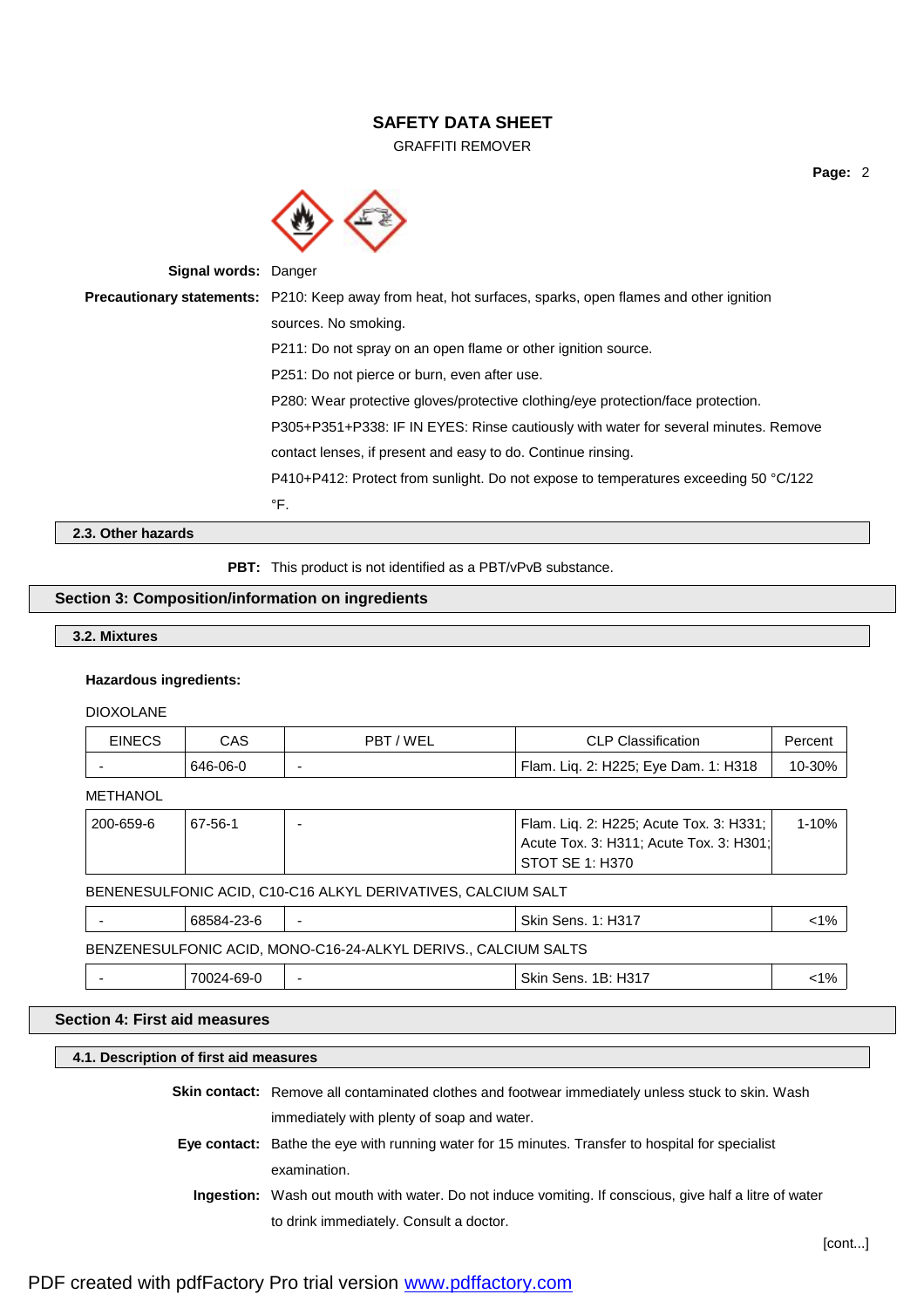## GRAFFITI REMOVER

# **Inhalation:** Remove casualty from exposure ensuring one's own safety whilst doing so. **4.2. Most important symptoms and effects, both acute and delayed Skin contact:** There may be irritation and redness at the site of contact. **Eye contact:** There may be pain and redness. The eyes may water profusely. There may be severe pain. The vision may become blurred. May cause permanent damage. **Ingestion:** There may be soreness and redness of the mouth and throat. Nausea and stomach pain may occur. **Inhalation:** There may be irritation of the throat with a feeling of tightness in the chest. **Delayed / immediate effects:** Immediate effects can be expected after short-term exposure. **4.3. Indication of any immediate medical attention and special treatment needed Immediate / special treatment:** Eye bathing equipment should be available on the premises. **Section 5: Fire-fighting measures 5.1. Extinguishing media**

**Extinguishing media:** Suitable extinguishing media for the surrounding fire should be used. Use water spray

to cool containers.

#### **5.2. Special hazards arising from the substance or mixture**

**Exposure hazards:** In combustion emits toxic fumes.

#### **5.3. Advice for fire-fighters**

**Advice for fire-fighters:** Wear self-contained breathing apparatus. Wear protective clothing to prevent contact with skin and eyes.

#### **Section 6: Accidental release measures**

#### **6.1. Personal precautions, protective equipment and emergency procedures**

**Personal precautions:** Mark out the contaminated area with signs and prevent access to unauthorised personnel. Do not attempt to take action without suitable protective clothing - see section

8 of SDS. Turn leaking containers leak-side up to prevent the escape of liquid.

#### **6.2. Environmental precautions**

**Environmental precautions:** Do not discharge into drains or rivers. Contain the spillage using bunding.

## **6.3. Methods and material for containment and cleaning up**

**Clean-up procedures:** Absorb into dry earth or sand. Transfer to a closable, labelled salvage container for

disposal by an appropriate method.

#### **6.4. Reference to other sections**

**Reference to other sections:** Refer to section 8 of SDS.

## **Section 7: Handling and storage**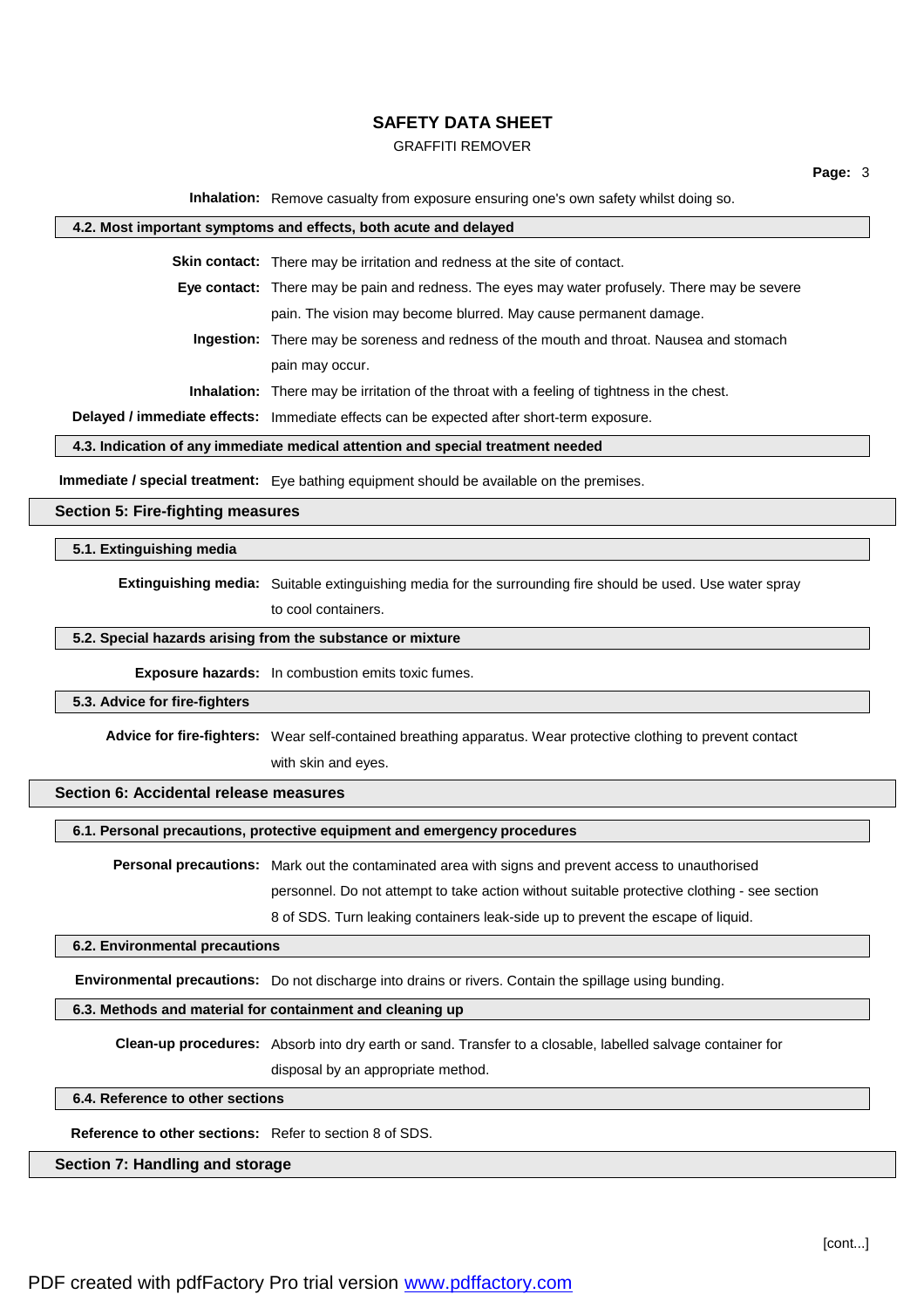## GRAFFITI REMOVER

#### **7.1. Precautions for safe handling**

**Handling requirements:** Avoid direct contact with the substance. Ensure there is sufficient ventilation of the area.

Avoid the formation or spread of mists in the air.

#### **7.2. Conditions for safe storage, including any incompatibilities**

**Storage conditions:** Store in a cool, well ventilated area. Keep container tightly closed.

**Suitable packaging:** Must only be kept in original packaging.

#### **7.3. Specific end use(s)**

**Specific end use(s):** No data available.

## **Section 8: Exposure controls/personal protection**

**8.1. Control parameters**

#### **Hazardous ingredients:**

#### **METHANOL**

| Workplace exposure limits: |            |                    | Respirable dust: |              |
|----------------------------|------------|--------------------|------------------|--------------|
| State                      | 8 hour TWA | 15 min. STEL       | 8 hour TWA       | 15 min. STEL |
| UΚ                         | 266 mg/m3  | $333 \text{ mg/m}$ |                  |              |

#### **DNEL/PNEC Values**

**DNEL / PNEC** No data available.

#### **8.2. Exposure controls**

**Engineering measures:** Ensure there is sufficient ventilation of the area. **Respiratory protection:** Self-contained breathing apparatus must be available in case of emergency. **Hand protection:** Protective gloves. **Eye protection:** Tightly fitting safety goggles. Ensure eye bath is to hand. **Skin protection:** Protective clothing.

#### **Section 9: Physical and chemical properties**

#### **9.1. Information on basic physical and chemical properties**

|                                                         | <b>State: Aerosol</b>                     |                                  |
|---------------------------------------------------------|-------------------------------------------|----------------------------------|
|                                                         | <b>Colour: Off-white</b>                  |                                  |
|                                                         | <b>Odour:</b> Of solvents                 |                                  |
| <b>Evaporation rate:</b> No data available.             |                                           |                                  |
|                                                         | <b>Oxidising:</b> No data available.      |                                  |
| <b>Solubility in water: Soluble</b>                     |                                           |                                  |
|                                                         | Viscosity: Non-viscous                    |                                  |
| <b>Boiling point/range°C:</b> -40                       | Melting point/range°C: No data available. |                                  |
| <b>Flammability limits %: lower:</b> No data available. |                                           | <b>upper:</b> No data available. |
| <b>Flash point C: -41</b>                               |                                           |                                  |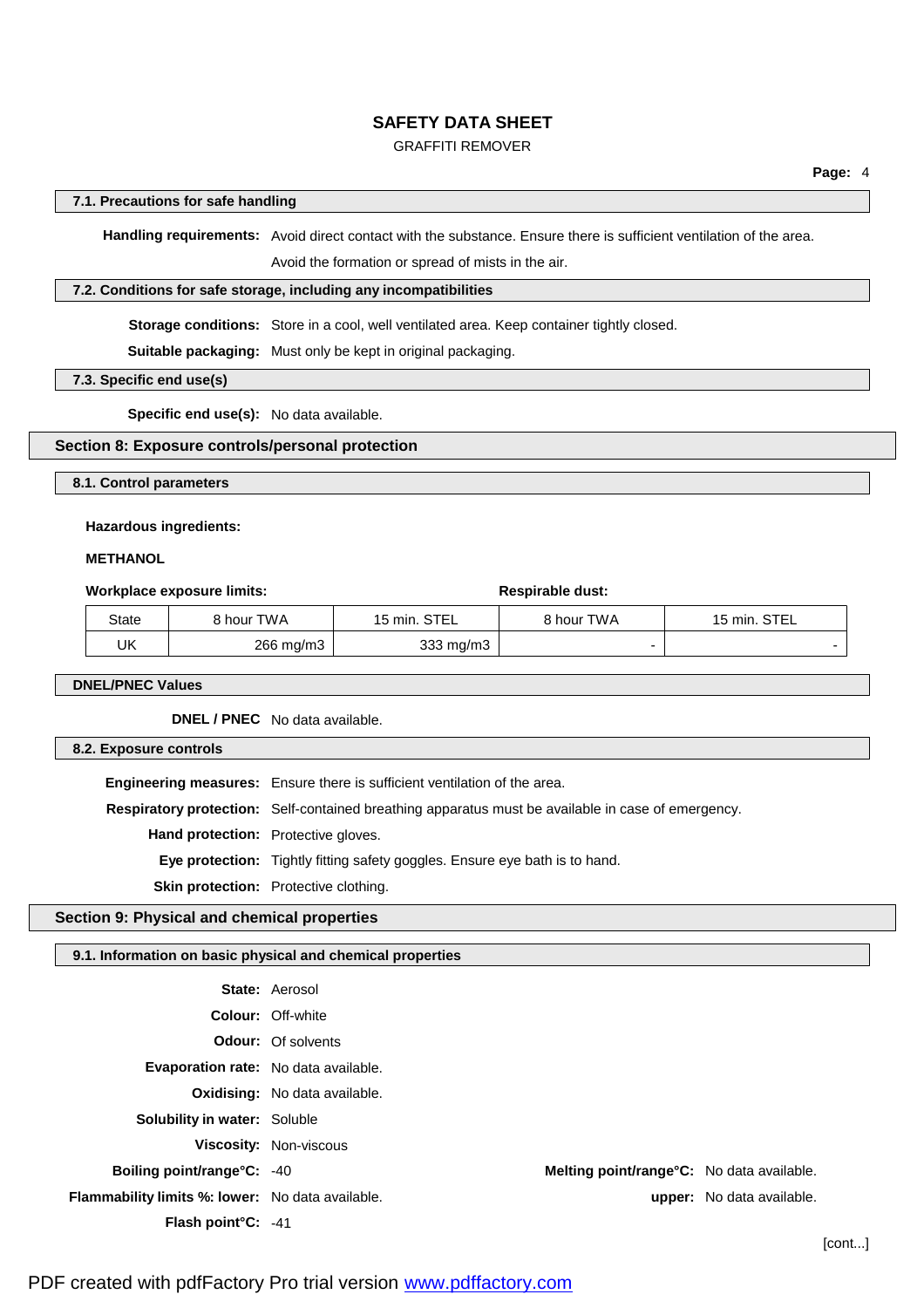## GRAFFITI REMOVER

**Part.coeff. n-octanol/water:** No data available. **Autoflammability°C:** No data available. **Vapour pressure:** No data available.

**Relative density:** 0.8 **pH:** Approx. 7

**VOC g/l:** 800

**9.2. Other information**

**Other information:** No data available.

**Section 10: Stability and reactivity**

**10.1. Reactivity**

**Reactivity:** Stable under recommended transport or storage conditions.

**10.2. Chemical stability**

**Chemical stability:** Stable under normal conditions.

**10.3. Possibility of hazardous reactions**

**Hazardous reactions:** Hazardous reactions will not occur under normal transport or storage conditions.

Decomposition may occur on exposure to conditions or materials listed below.

**10.4. Conditions to avoid**

**Conditions to avoid:** Heat.

**10.5. Incompatible materials**

**Materials to avoid:** Strong oxidising agents. Strong acids.

**10.6. Hazardous decomposition products**

**Haz. decomp. products:** In combustion emits toxic fumes.

## **Section 11: Toxicological information**

#### **11.1. Information on toxicological effects**

#### **Hazardous ingredients:**

**METHANOL**

| <b>IVN</b> | <b>RAT</b> | LD50 | 2131 | mg/kg   |
|------------|------------|------|------|---------|
| ORL        | <b>MUS</b> | LD50 | 7300 | ∣ mg/kg |
| ORL        | <b>RAT</b> | LD50 | 5628 | mg/kg   |

#### **Relevant hazards for product:**

|                                                      | 'oute | Basis                    |
|------------------------------------------------------|-------|--------------------------|
| $\overline{\phantom{a}}$<br>eve<br>nation<br>.<br>Jd | דפו   | calculated<br><b>AND</b> |

#### **Symptoms / routes of exposure**

**Skin contact:** There may be irritation and redness at the site of contact.

**Eye contact:** There may be pain and redness. The eyes may water profusely. There may be severe pain. The vision may become blurred. May cause permanent damage. [cont...]

## **Page:** 5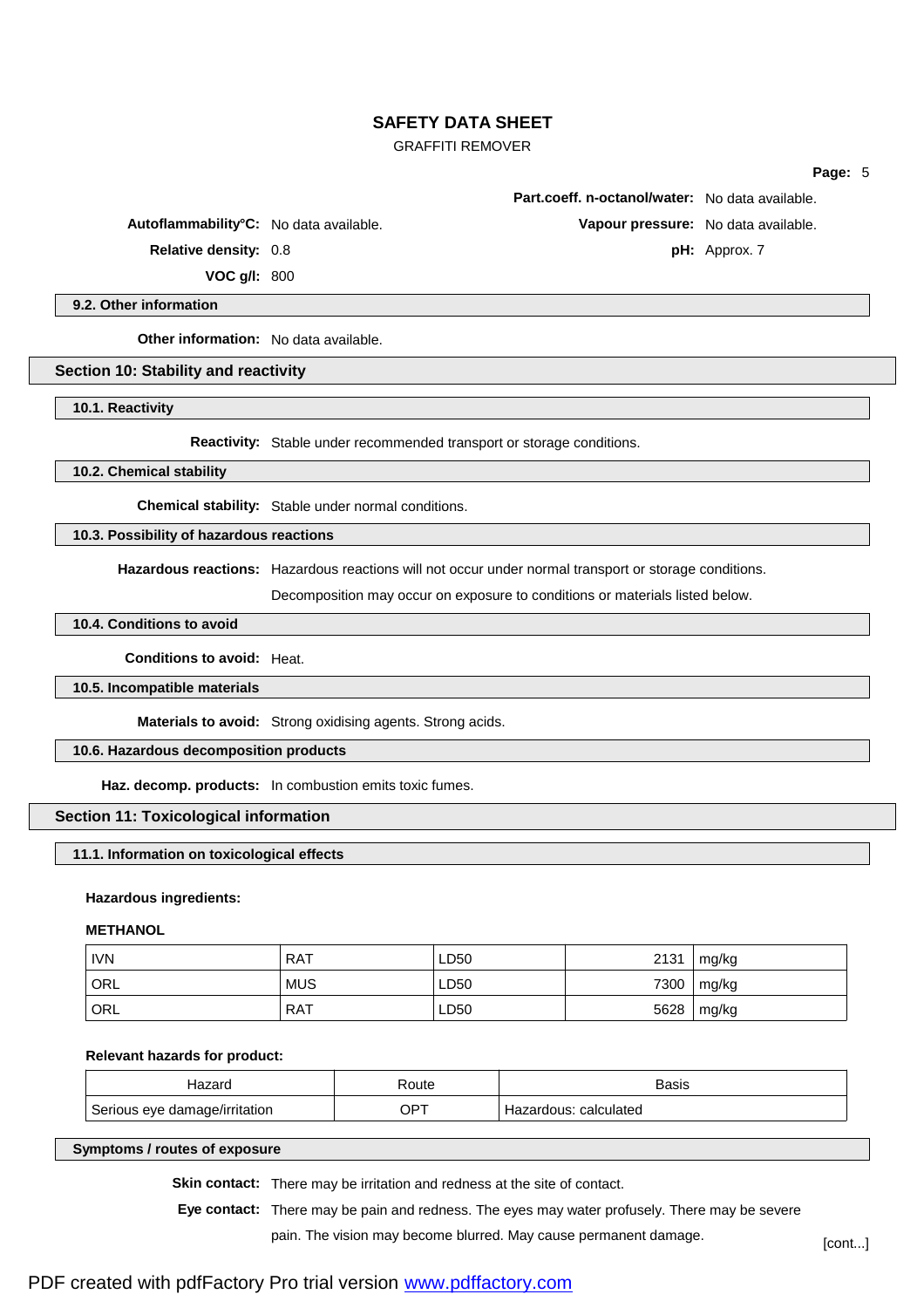## GRAFFITI REMOVER

**Page:** 6

**Ingestion:** There may be soreness and redness of the mouth and throat. Nausea and stomach pain may occur.

**Inhalation:** There may be irritation of the throat with a feeling of tightness in the chest.

**Delayed / immediate effects:** Immediate effects can be expected after short-term exposure.

#### **Section 12: Ecological information**

**12.1. Toxicity**

**Ecotoxicity values:** No data available.

#### **12.2. Persistence and degradability**

**Persistence and degradability:** Biodegradable.

**12.3. Bioaccumulative potential**

**Bioaccumulative potential:** No bioaccumulation potential.

**12.4. Mobility in soil**

**Mobility:** Readily absorbed into soil.

## **12.5. Results of PBT and vPvB assessment**

**PBT identification:** This product is not identified as a PBT/vPvB substance.

#### **12.6. Other adverse effects**

**Other adverse effects:** Negligible ecotoxicity.

#### **Section 13: Disposal considerations**

#### **13.1. Waste treatment methods**

**Disposal operations:** Transfer to a suitable container and arrange for collection by specialised disposal company.

> **NB:** The user's attention is drawn to the possible existence of regional or national regulations regarding disposal.

#### **Section 14: Transport information**

#### **14.1. UN number**

**UN number:** UN1950

## **14.2. UN proper shipping name**

**Shipping name:** AEROSOLS

asphyxiant

#### **14.3. Transport hazard class(es)**

**Transport class:** 2

#### **14.4. Packing group**